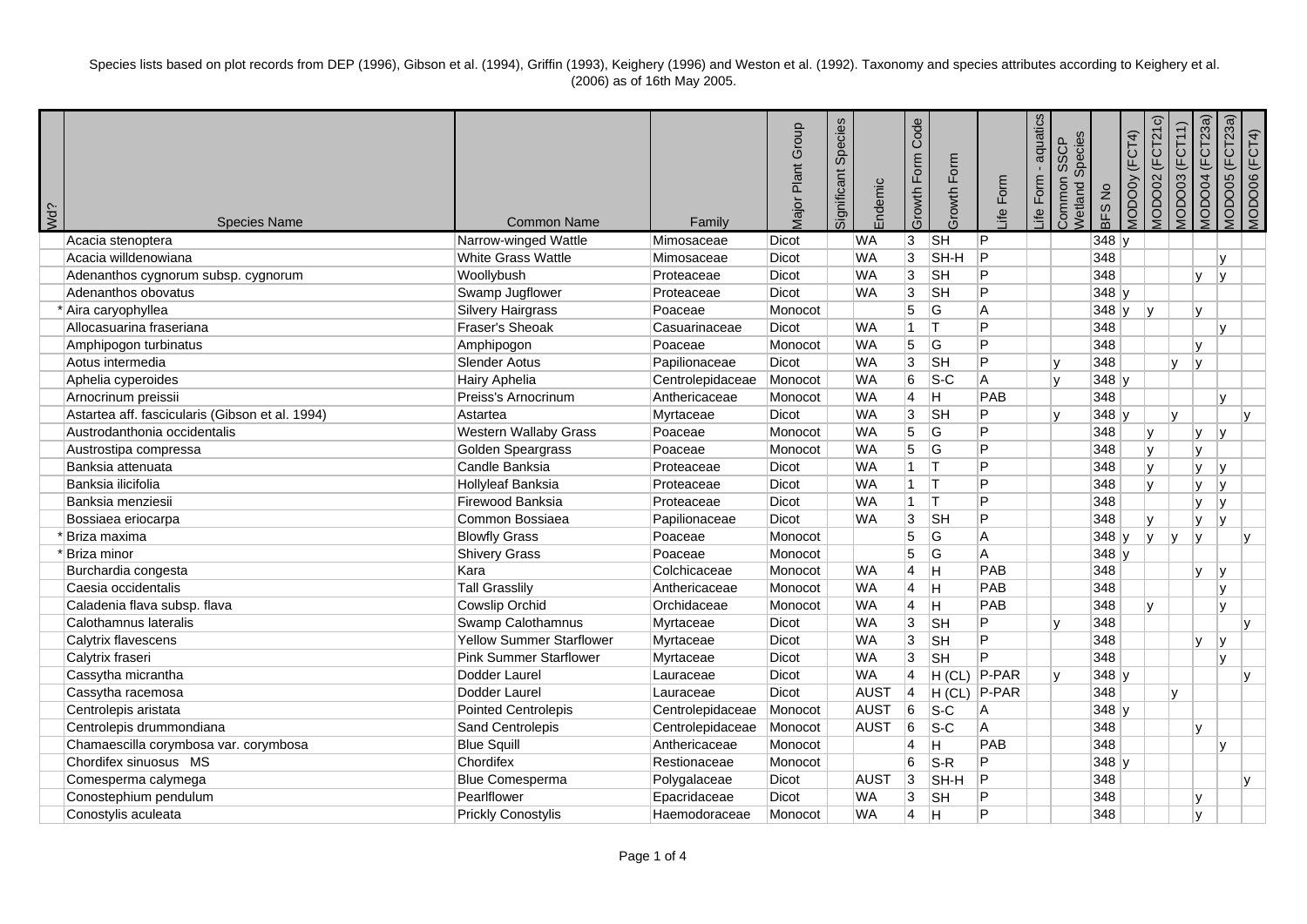Species lists based on plot records from DEP (1996), Gibson et al. (1994), Griffin (1993), Keighery (1996) and Weston et al. (1992). Taxonomy and species attributes according to Keighery et al. (2006) as of 16th May 2005.

| Wd? | <b>Species Name</b>                      | <b>Common Name</b>          | Family         | Major Plant Group   | Species<br>Significant | Endemic     | Code<br>Growth Form     | Growth Form | Form<br><u>ife</u> | aquatics<br>Form<br>≞i | Species<br><b>SSCP</b><br>Common<br><b>Vetland</b> | BFS No  | <b>MODOOY (FCT4)</b> | (FCT21c)<br>VIODO02 | <b>MODO03 (FCT11)</b> | <b>MODO04 (FCT23a)</b> | MODOO5 (FCT23a) | MODO06 (FCT4) |
|-----|------------------------------------------|-----------------------------|----------------|---------------------|------------------------|-------------|-------------------------|-------------|--------------------|------------------------|----------------------------------------------------|---------|----------------------|---------------------|-----------------------|------------------------|-----------------|---------------|
|     | Conostylis juncea                        | Conostylis                  | Haemodoraceae  | Monocot             |                        | <b>WA</b>   | $\overline{4}$          | IН          | P                  |                        |                                                    | 348     |                      | ۱v                  |                       | V <br>IV.              |                 |               |
|     | Conyza sumatrensis                       | Fleabane                    | Asteraceae     | Dicot               |                        |             | $\overline{4}$          | Η           | A                  |                        |                                                    | 348     |                      |                     | IV.                   |                        |                 |               |
|     | Dampiera linearis                        | Dampiera                    | Goodeniaceae   | <b>Dicot</b>        |                        | <b>WA</b>   | $\overline{4}$          | H-SH        | lP.                |                        |                                                    | $348$ y |                      |                     | IV.<br>lv.            | v                      | IV.             |               |
|     | Dasypogon bromeliifolius                 | Pineapple Bush              | Dasypogonaceae | Monocot             |                        | <b>WA</b>   | $\overline{3}$          | SH-H        | ∣P                 |                        |                                                    | 348 y   |                      |                     | IV.                   | v                      |                 |               |
|     | Desmocladus flexuosus                    | Desmocladus                 | Restionaceae   | Monocot             |                        |             | 6                       | $S-R$       | P                  |                        |                                                    | 348     |                      |                     | Iv.                   |                        |                 |               |
|     | Drosera erythrorhiza subsp. erythrorhiza | <b>Red Ink Sundew</b>       | Droseraceae    | <b>Dicot</b>        |                        | <b>WA</b>   | $\overline{4}$          | H           | PAB                |                        |                                                    | 348     |                      |                     | IV.                   | l V                    |                 |               |
|     | Drosera gigantea subsp. gigantea         | <b>Giant Sundew</b>         | Droseraceae    | <b>Dicot</b>        |                        | <b>WA</b>   | $\overline{4}$          | H           | PAB                |                        | $\mathsf{v}$                                       | $348$ y |                      |                     |                       |                        |                 |               |
|     | Drosera glanduligera                     | Sundew                      | Droseraceae    | <b>Dicot</b>        |                        | <b>AUST</b> | $\vert$ 4               | IН          | Α                  |                        |                                                    | 348     |                      |                     |                       |                        | $\mathsf{v}$    |               |
|     | Drosera macrantha subsp. macrantha       | Rainbow                     | Droseraceae    | <b>Dicot</b>        |                        | <b>WA</b>   | $\overline{4}$          | H           | PAB                |                        |                                                    | 348     |                      | $\mathsf{v}$        |                       | $\mathbf{v}$           |                 |               |
|     | Drosera menziesii subsp. penicillaris    | <b>Menzies' Rainbow</b>     | Droseraceae    | <b>Dicot</b>        |                        | <b>WA</b>   | $\overline{4}$          | Ħ           | PAB                |                        |                                                    | 348     |                      |                     | Iv.                   |                        |                 |               |
|     | Drosera paleacea subsp. paleacea         | Sundew                      | Droseraceae    | Dicot               |                        | <b>WA</b>   | $\overline{4}$          | Iн          | PAA                |                        |                                                    | 348     |                      | Iv.                 |                       |                        |                 |               |
|     | Ehrharta calycina                        | Perennial Veldtgrass        | Poaceae        | Monocot             |                        |             | 5                       | G           | P                  |                        |                                                    | 348     |                      | $\mathbf{v}$        |                       |                        |                 |               |
|     | Elythranthera brunonis                   | <b>Purple Enamel Orchid</b> | Orchidaceae    | Monocot             |                        | <b>WA</b>   | $\overline{4}$          | Iн.         | PAB                |                        |                                                    | 348     |                      |                     |                       | $\mathsf{v}$           |                 |               |
|     | Eucalyptus rudis subsp. rudis            | <b>Flooded Gum</b>          | Myrtaceae      | Dicot               |                        | <b>WA</b>   | $\overline{1}$          | İΤ          | P                  |                        | v                                                  | 348     |                      |                     | Iv.                   |                        |                 |               |
|     | Euchilopsis linearis                     | Swamp Pea                   | Papilionaceae  | Dicot               |                        | <b>WA</b>   | 3                       | <b>SH</b>   | P                  |                        | v                                                  | 348     |                      | $\mathsf{v}$        |                       |                        | <b>v</b>        |               |
|     | Evandra pauciflora                       | Evandra                     | Cyperaceae     | Monocot r,s         |                        | <b>WA</b>   | $6\overline{6}$         | $S-C$       | P                  |                        | $\mathsf{V}$                                       | 348 y   |                      |                     |                       |                        | IV.             |               |
|     | Gompholobium tomentosum                  | Common Gompholobium         | Papilionaceae  | <b>Dicot</b>        |                        | <b>WA</b>   | $\overline{3}$          | <b>SH</b>   | P                  |                        |                                                    | 348     |                      | l٧                  |                       |                        |                 |               |
|     | Hensmania turbinata                      | Hensmania                   | Anthericaceae  | Monocot $\vert$ r,s |                        | <b>WA</b>   | $\overline{4}$          | H           | A                  |                        |                                                    | 348     |                      |                     | IV.                   | ١v                     |                 |               |
|     | Hibbertia hypericoides                   | Common Hibbertia            | Dilleniaceae   | Dicot               |                        | <b>WA</b>   | 3                       | <b>SH</b>   | $\overline{P}$     |                        |                                                    | 348     |                      |                     | Iv.                   |                        |                 |               |
|     | Hibbertia racemosa                       | <b>Stalked Hibbertia</b>    | Dilleniaceae   | <b>Dicot</b>        |                        | <b>WA</b>   | $\overline{3}$          | <b>SH</b>   | P                  |                        |                                                    | 348     |                      |                     | Iv.                   | v                      |                 |               |
|     | Hibbertia subvaginata                    | Hibbertia                   | Dilleniaceae   | Dicot               |                        | <b>WA</b>   | $\overline{3}$          | <b>SH</b>   | $\overline{P}$     |                        |                                                    | 348     |                      | <b>v</b>            | Iv.                   |                        |                 |               |
|     | Hibbertia vaginata                       | Hibbertia                   | Dilleniaceae   | Dicot               |                        | <b>WA</b>   | $\overline{3}$          | <b>SH</b>   | P                  |                        |                                                    | 348     |                      |                     |                       | $\mathsf{v}$           |                 |               |
|     | * Holcus setiger                         | Annual Fog                  | Poaceae        | Monocot             |                        |             | $\overline{5}$          | G           | Α                  |                        |                                                    | 348     |                      |                     |                       |                        | $\mathsf{v}$    |               |
|     | Homalosciadium homalocarpum              | Homahoma                    | Apiaceae       | Dicot               |                        | <b>WA</b>   | $\overline{\mathbf{4}}$ | Η           | A                  |                        |                                                    | 348     |                      | $\mathsf{v}$        |                       |                        | v               |               |
|     | Hovea trisperma var. trisperma           | Common Hovea                | Papilionaceae  | Dicot               |                        | <b>WA</b>   | $\overline{3}$          | <b>SH</b>   | P                  |                        |                                                    | 348     |                      |                     |                       | $\mathbf{v}$           |                 |               |
|     | Hypocalymma angustifolium                | White Myrtle                | Myrtaceae      | <b>Dicot</b>        |                        | <b>WA</b>   | $\overline{3}$          | <b>SH</b>   | P                  |                        | v                                                  | $348$ y |                      | ۱v                  |                       |                        | v               |               |
|     | Hypochaeris glabra                       | Flatweed                    | Asteraceae     | Dicot               |                        |             | $\overline{4}$          | H           | A                  |                        |                                                    | 348     |                      | $\mathsf{v}$        | Iv.                   |                        | $\mathbf{v}$    |               |
|     | Hypolaena exsulca                        | Hypolaena                   | Restionaceae   | Monocot             |                        |             | 6                       | $S-R$       | P                  |                        |                                                    | 348y    |                      | lv                  | Iv.                   | $\mathsf{v}$           | $\mathsf{v}$    |               |
|     | Isolepis marginata                       | Coarse Clubrush             | Cyperaceae     | Monocot             |                        | <b>AUST</b> | $6\phantom{a}$          | $s-c$       | A                  |                        |                                                    | 348     |                      |                     | Iv.                   |                        |                 |               |
|     | Isolepis stellata                        | <b>Star Clubrush</b>        | Cyperaceae     | Monocot             |                        | <b>AUST</b> | 6                       | $s-c$       | A                  |                        |                                                    | 348     |                      |                     |                       |                        | $\mathsf{v}$    |               |
|     | Jacksonia furcellata                     | <b>Grey Stinkwood</b>       | Papilionaceae  | Dicot               |                        | <b>WA</b>   | 3                       | SH/T        | P                  |                        |                                                    | 348     |                      | l y                 |                       |                        |                 |               |
|     | Jacksonia gracillima                     | Swamp Jacksonia             | Papilionaceae  | <b>Dicot</b>        |                        | <b>WA</b>   | $\overline{4}$          | H-SH        | lP.                |                        |                                                    | 348     |                      | lv.                 |                       | v                      |                 |               |
|     | Kennedia prostrata                       | <b>Running Postman</b>      | Papilionaceae  | <b>Dicot</b>        |                        | <b>AUST</b> | $\overline{4}$          | $H(PR)$ P   |                    |                        |                                                    | 348     |                      | <b>V</b>            | l V                   |                        |                 |               |
|     | Kunzea glabrescens                       | Spearwood                   | Myrtaceae      | Dicot               |                        | <b>WA</b>   | 3                       | <b>SH</b>   | P                  |                        |                                                    | 348     |                      | l٧                  | l٧<br>IV.             | V                      | IV.             |               |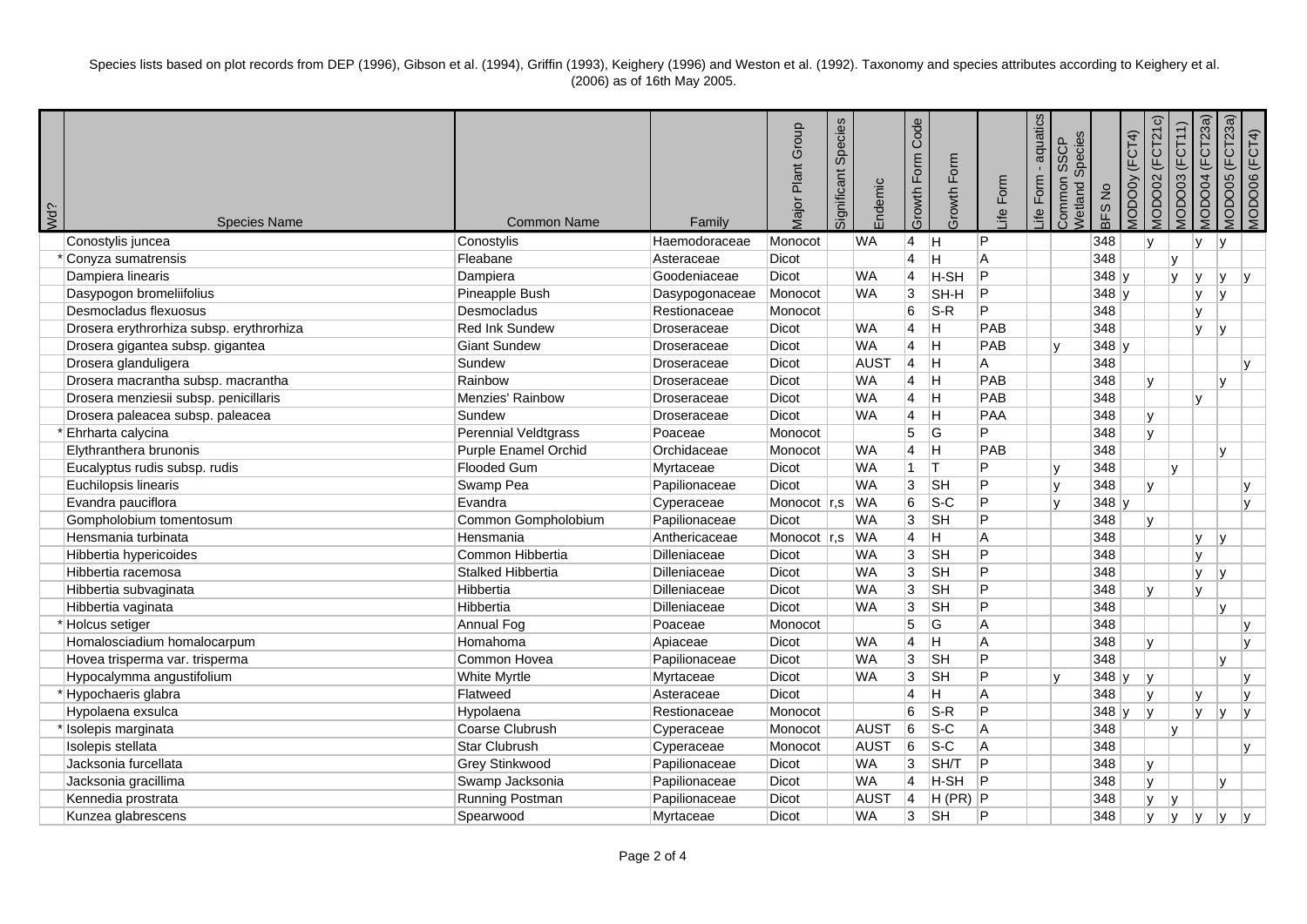Species lists based on plot records from DEP (1996), Gibson et al. (1994), Griffin (1993), Keighery (1996) and Weston et al. (1992). Taxonomy and species attributes according to Keighery et al. (2006) as of 16th May 2005.

| Vd? | <b>Species Name</b>                                        | <b>Common Name</b>         | Family         | Major Plant Group | Species<br>Significant | Endemic     | Code<br>Form<br>Growth | Growth Form             | Life Form | aquatics<br>Form<br>Life | Species<br><b>SSCP</b><br>Common <sup>:</sup><br>Wetland | BFS No  | MODOOy (FCT4) | (FCT21c)<br>MODO02 | <b>MODO03 (FCT11)</b> | <b>MODO04 (FCT23a)</b>   | MODOO5 (FCT23a) | MODO06 (FCT4) |
|-----|------------------------------------------------------------|----------------------------|----------------|-------------------|------------------------|-------------|------------------------|-------------------------|-----------|--------------------------|----------------------------------------------------------|---------|---------------|--------------------|-----------------------|--------------------------|-----------------|---------------|
|     | Laxmannia squarrosa                                        | Paper Lily                 | Anthericaceae  | Monocot           |                        | <b>WA</b>   | $\overline{4}$         | H                       | P         |                          |                                                          | 348     |               |                    |                       | Iv.                      |                 |               |
|     | Lepidosperma longitudinale                                 | Swamp Swordsedge           | Cyperaceae     | Monocot           |                        | AUST        | $6\overline{6}$        | $S-C$                   | P         |                          | $\mathbf v$                                              | 348     |               |                    | lv.                   |                          |                 |               |
|     | Lepidosperma squamatum                                     | Common Lepidosperma        | Cyperaceae     | Monocot           |                        | <b>WA</b>   | 6                      | $S-C$                   | P         |                          |                                                          | 348 y   |               |                    |                       | Iv.<br><b>v</b>          |                 |               |
|     | Leporella fimbriata                                        | <b>Hare Orchid</b>         | Orchidaceae    | Monocot           |                        | <b>WA</b>   | $\vert$ 4              | H                       | PAB       |                          |                                                          | 348     |               |                    |                       | Iv.                      |                 |               |
|     | Leptomeria pauciflora                                      | <b>Currant Bush</b>        | Santalaceae    | Dicot             |                        | <b>WA</b>   | $\overline{3}$         | <b>SH</b>               | P-PAR     |                          |                                                          | 348 y   |               |                    |                       |                          |                 | $\mathsf{v}$  |
|     | Leucopogon conostephioides                                 | <b>Beard Heath</b>         | Epacridaceae   | Dicot             |                        | <b>WA</b>   | $\overline{3}$         | <b>SH</b>               | P         |                          |                                                          | 348     |               | ١v                 |                       | Iv.                      |                 |               |
|     | Lomandra hermaphrodita                                     | Lomandra                   | Dasypogonaceae | Monocot           |                        | <b>WA</b>   | $\overline{4}$         | $\overline{\mathsf{H}}$ | P         |                          |                                                          | 348     |               |                    |                       | Iv.<br>v                 |                 |               |
|     | Lomandra nigricans                                         | Lomandra                   | Dasypogonaceae | Monocot           |                        | <b>WA</b>   | $\overline{4}$         | $\overline{\mathsf{H}}$ | P         |                          |                                                          | 348     |               |                    |                       | lv.<br><b>v</b>          |                 |               |
|     | Lomandra preissii                                          | Preiss's Lomandra          | Dasypogonaceae | Monocot           |                        | <b>WA</b>   | $\overline{4}$         | H                       | P         |                          |                                                          | 348     |               |                    |                       | $\mathsf{v}$             |                 |               |
|     | Lomandra sericea                                           | Silky Lomandra             | Dasypogonaceae | Monocot           |                        | <b>WA</b>   | $\overline{4}$         | $\overline{\mathsf{H}}$ | P         |                          |                                                          | 348     |               |                    |                       | $\mathbf{v}$<br>M        |                 |               |
|     | Lomandra suaveolens                                        | Lomandra                   | Dasypogonaceae | Monocot           |                        | <b>WA</b>   | $\overline{4}$         | H                       | P         |                          |                                                          | $348$ y |               |                    |                       | <b>V</b>                 |                 |               |
|     | Lyginia barbata                                            | Lyginia                    | Restionaceae   | Monocot           |                        |             | $\overline{6}$         | $S-R$                   | P         |                          |                                                          | $348$ y |               | ۱v                 |                       | Iv.<br>v                 |                 | $\mathsf{v}$  |
|     | Melaleuca preissiana                                       | Preiss's Paperbark         | Myrtaceae      | <b>Dicot</b>      |                        | WA          | $\mathbf{1}$           | т                       | P         |                          |                                                          | 348     |               | lv.                | v                     |                          |                 | $\mathsf{v}$  |
|     | Melaleuca thymoides                                        | Yellow Honeymyrtle         | Myrtaceae      | Dicot             |                        | <b>WA</b>   | 3                      | <b>SH</b>               | P         |                          |                                                          | 348     |               |                    |                       | Iv.<br>$\mathsf{v}$      |                 |               |
|     | Nuytsia floribunda                                         | <b>Christmas Tree</b>      | Loranthaceae   | <b>Dicot</b>      |                        | <b>WA</b>   | $\mathbf{1}$           | lT.                     | P-PAR     |                          |                                                          | 348     |               |                    |                       | v                        |                 |               |
|     | Patersonia occidentalis                                    | <b>Purple Flag</b>         | Iridaceae      | Monocot           |                        | <b>AUST</b> | $\overline{4}$         | H                       | P         |                          |                                                          | 348 y   |               |                    |                       | v<br>Iv.                 |                 |               |
|     | Pericalymma ellipticum                                     | Pericalymma                | Myrtaceae      | Dicot             |                        | <b>WA</b>   | 3                      | <b>SH</b>               | P         |                          |                                                          | $348$ y |               |                    |                       |                          |                 | $\mathsf{v}$  |
|     | Persoonia saccata                                          | Snottygobble               | Proteaceae     | Dicot             |                        | <b>WA</b>   | $\overline{3}$         | SH                      | P         |                          |                                                          | 348     |               |                    |                       | IV.                      |                 |               |
|     | Petrophile linearis                                        | Pixie Mops                 | Proteaceae     | Dicot             |                        | <b>WA</b>   | $\overline{3}$         | <b>SH</b>               | P         |                          |                                                          | 348     |               |                    |                       | Iv.<br>v                 |                 |               |
|     | Philotheca spicata                                         | Salt and Pepper            | Rutaceae       | Dicot             |                        | <b>AUST</b> | $\overline{3}$         | <b>SH</b>               | P         |                          |                                                          | $348$ y |               |                    |                       | Iv.<br>v                 |                 |               |
|     | Phlebocarya ciliata                                        | Phlebocarya                | Haemodoraceae  | Monocot           |                        | <b>WA</b>   | $\overline{4}$         | H                       | P         |                          |                                                          | $348$ y |               | ۱v                 |                       | IV.<br>IV.               |                 | IV.           |
|     | Poranthera microphylla                                     | Poranthera                 | Euphorbiaceae  | <b>Dicot</b>      |                        | <b>WA</b>   | 4                      | H-SH                    | P         |                          |                                                          | 348     |               | ١v                 |                       |                          |                 |               |
|     | Pterostylis recurva                                        | Jug Orchid                 | Orchidaceae    | Monocot           |                        | <b>WA</b>   | $\overline{4}$         | $\overline{\mathsf{H}}$ | PAB       |                          |                                                          | 348     |               |                    |                       | $\mathbf{v}$<br>Iv.      |                 |               |
|     | Pterostylis sanguinea                                      | Dark Banded Greenhood      | Orchidaceae    | Monocot           |                        | AUST        | $\overline{4}$         | İΗ                      | PAB       |                          |                                                          | 348     |               |                    |                       | Iv.                      |                 |               |
|     | Pterostylis sp.Slender Snail Orchid(G.J.Keighery 14516) PN | Greenhood                  | Orchidaceae    | Monocot           |                        | <b>WA</b>   | $\overline{4}$         | ĪΗ                      | PAB       |                          |                                                          | 348     |               | ١v                 |                       |                          |                 |               |
|     | Pterostylis vittata                                        | <b>Banded Greenhood</b>    | Orchidaceae    | Monocot           |                        | <b>WA</b>   | $\overline{4}$         | H                       | PAB       |                          |                                                          | 348     |               | v                  |                       |                          |                 |               |
|     | Pyrorchis nigricans                                        | <b>Red Beaks</b>           | Orchidaceae    | Monocot           |                        | AUST        | $\overline{4}$         | H                       | PAB       |                          |                                                          | 348     |               | <b>v</b>           |                       | v<br>$\mathbf{v}$        |                 |               |
|     | Schoenus curvifolius                                       | Schoenus                   | Cyperaceae     | Monocot           |                        | <b>WA</b>   | 6                      | $S-C$                   | P         |                          |                                                          | 348     |               |                    |                       | <b>V</b><br>$\mathbf{v}$ |                 |               |
|     | Schoenus efoliatus                                         | Schoenus                   | Cyperaceae     | Monocot           |                        | <b>WA</b>   | 6                      | $S-C$                   | P         |                          |                                                          | 348y    |               |                    | lv.                   |                          |                 | $\mathbf v$   |
|     | Schoenus subbulbosus                                       | Schoenus                   | Cyperaceae     | Monocot           |                        | <b>WA</b>   | 6                      | $S-C$                   | Þ         |                          |                                                          | $348$ y |               |                    |                       |                          |                 |               |
|     | Scholtzia involucrata                                      | Scholtzia                  | Myrtaceae      | <b>Dicot</b>      |                        | <b>WA</b>   | $\overline{3}$         | <b>SH</b>               | P         |                          |                                                          | 348     |               |                    |                       | Iv.                      |                 |               |
|     | Siloxerus humifusus                                        | Siloxerus                  | Asteraceae     | Dicot             |                        | <b>WA</b>   | $\overline{4}$         | H                       | A         |                          |                                                          | 348 y   |               |                    |                       |                          |                 | $\mathsf{v}$  |
|     | Stylidium brunonianum subsp. brunonianum                   | Pink Fountain Triggerplant | Stylidiaceae   | Dicot             |                        | <b>WA</b>   | 4                      | H                       | P         |                          |                                                          | $348$ y |               |                    | y                     | ١v                       |                 | $\mathsf{v}$  |
|     | Stylidium carnosum                                         | Fleshy-leaved Triggerplant | Stylidiaceae   | <b>Dicot</b>      |                        | <b>WA</b>   | $\overline{4}$         | H                       | P         |                          |                                                          | 348     |               |                    |                       | $\mathsf{v}$             |                 |               |